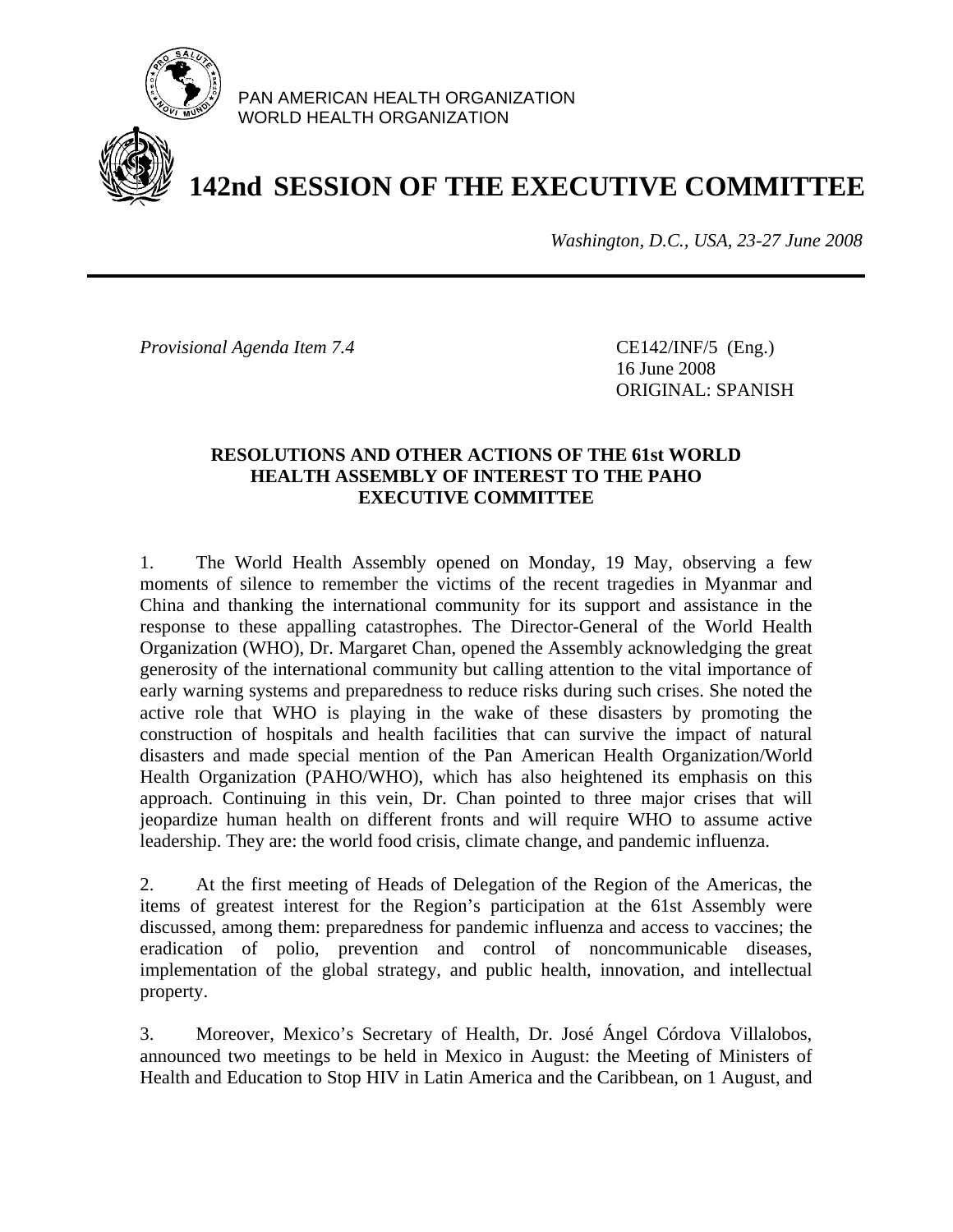the Meeting of the Coalition of First Ladies and Women Leaders of Latin America on HIV, on 2 August 2008.

4. The 61st World Health Assembly was held in Geneva, Switzerland, from 19 to 24 May 2008. Delegations from 32 Member States of the Americas attended. The Assembly elected Dr. Leslie Ramsammy, Minister of Health of Guyana, as its President. The speakers invited to address the World Health Assembly were Her Royal Highness, Princess Muna al Hussein of Jordan and the Most Reverend Desmond Mpilo Tutu, Archbishop Emeritus of Cape Town and winner of the Nobel Peace Prize.

- a) The Committee on Credentials was established at the suggestion of the President, and pursuant to Article 23 of the Rules of Procedure. It was comprised of delegates from eight Member States, among them Panama and St. Kits and Nevis for the Region of the Americas. In addition, pursuant to Article 24 of the Rules of Procedure, the Committee on Nominations was created. Of its 24 Member States, Antigua and Barbuda, Bolivia, Mexico, Nicaragua, and Venezuela were elected by the Region of the Americas. Finally, Argentina, Costa Rica, Cuba, and the United States were elected as members of the General Committee.
- b) The Agenda of the 61st World Health Assembly contained 20 items, the majority of them on health policy and the rest on administrative, budgetary, and institutional matters. As in previous Assemblies, these issues were discussed in the committees and the plenary. The World Health Assembly adopted 21 resolutions, whose full text, as well as that of the other World Health Assembly documents, can be accessed at the WHO website: http://www.who.int/gb/e/e\_wha61.html.
- c) The majority of these resolutions are especially relevant for both the Member States of the Region of the Americas and the Regional Office--in particular, those on polio eradication, the prevention and control of noncommunicable diseases, the global immunization strategy, climate change, implementation of the International Health Regulations, and the health of migrants. Other resolutions deal with technical and health policy matters and the rest on management and budget.
- 5. The tables annexed summarize the respective resolutions.

### **Other Matters: Executive Board**

6. The 123rd Session of the Executive Board opened on 26 May.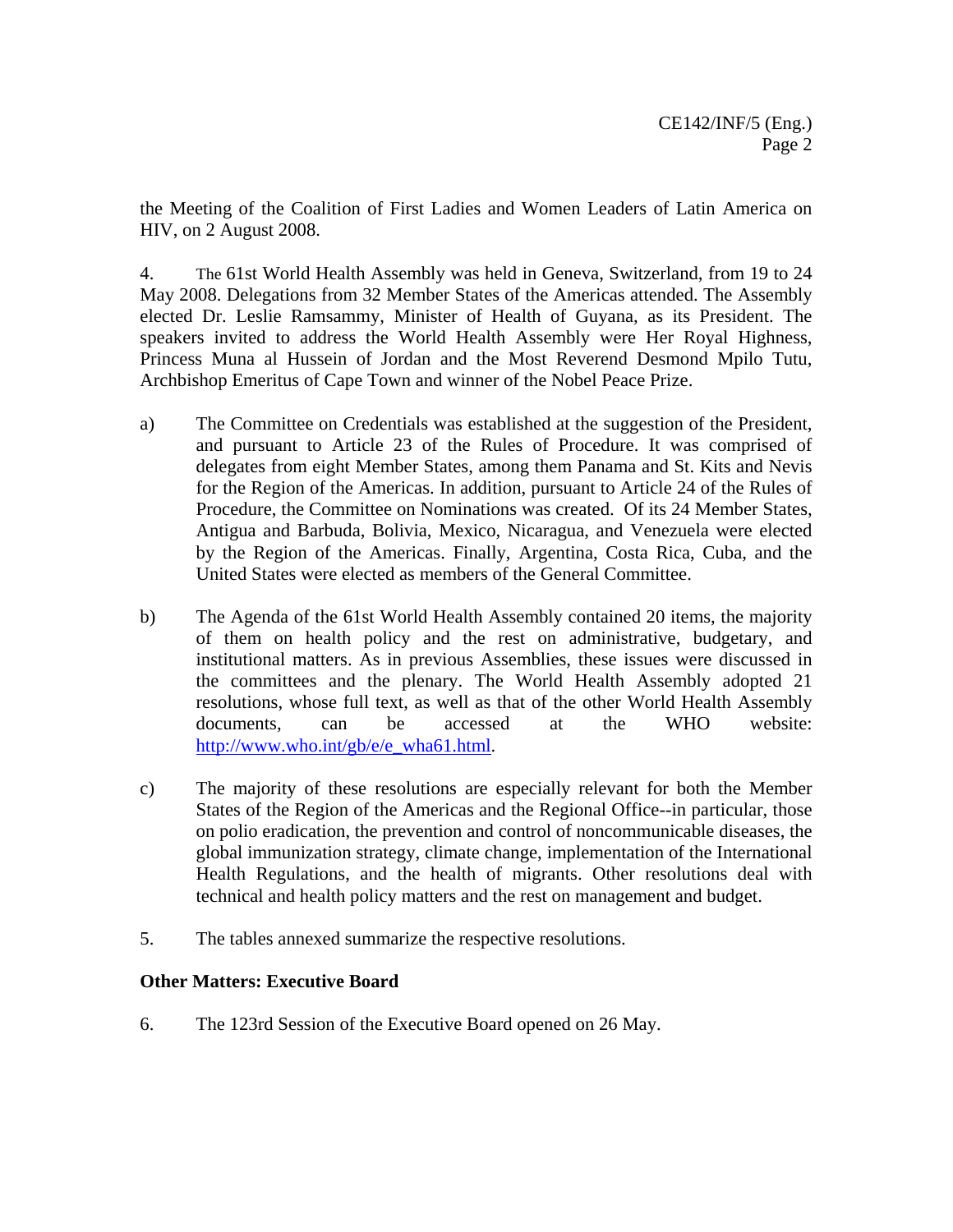7. In this session, the new Member States entitled to designate a person to serve on the Executive Board were elected. With the departure of Mexico, Brazil was elected to complete the group of countries from the Region of the Americas, consisting of Bahamas 2007-2010, El Salvador 2006-2009, the United States of America 2006-2009, Paraguay 2007-2010, and Peru 2007-2010. In addition, Mr. Nimal Siripala De Silva, Minister of Health and Nutrition of Sri Lanka, was elected President of the Executive Board.

8. The Agenda of the 123rd Session of the Executive Board had nine items that dealt with technical matters such as human organ and tissue transplantation and global health partnerships; administrative, budgetary, and financial matters; staffing matters, and other matters for information. The Board adopted six decisions: Election of Members of the Committee on Nongovernmental Organizations; Election of Members of the Program, Budget, and Administration Committee; the date and location of the 124th Session of the Executive Board; and the date and location of the 62nd World Health Assembly, among other things. The full text of these resolutions as well as other related documents can be accessed on the WHO website: http://www.who.int/gb/e/e\_eb123.html.

### **Action by the Executive Committee**

9. The Executive Committee is requested to take note of these resolutions and consider their implications for the Region of the Americas.

### Annexes

| Annex I Technical and Health Policy Items<br>Annex II Administrative and Budgetary Items                                         |
|----------------------------------------------------------------------------------------------------------------------------------|
| The following information is available on the respective web pages:                                                              |
| Annex III Agenda of the 61st World Health Assembly<br>(Available at: http://www.who.int/gb/ebwha/pdf_files/A61/A61_1Rev1-en.pdf) |

|                                                                |  | Annex IV Resolutions of the World Health Assembly                      |
|----------------------------------------------------------------|--|------------------------------------------------------------------------|
|                                                                |  | (Available at: http://www.who.int/gb/e/e_wha61.html)                   |
| Annex V Agenda of the 123rd Session of the WHO Executive Board |  |                                                                        |
|                                                                |  | (Available at: http://www.who.int/gb/ebwha/pdf_files/EB123/B123_1Rev1- |
| en.pdf)                                                        |  |                                                                        |

Annex VI Resolutions of the Executive Board (Available at: http://www.who.int/gb/e/e\_eb123.html)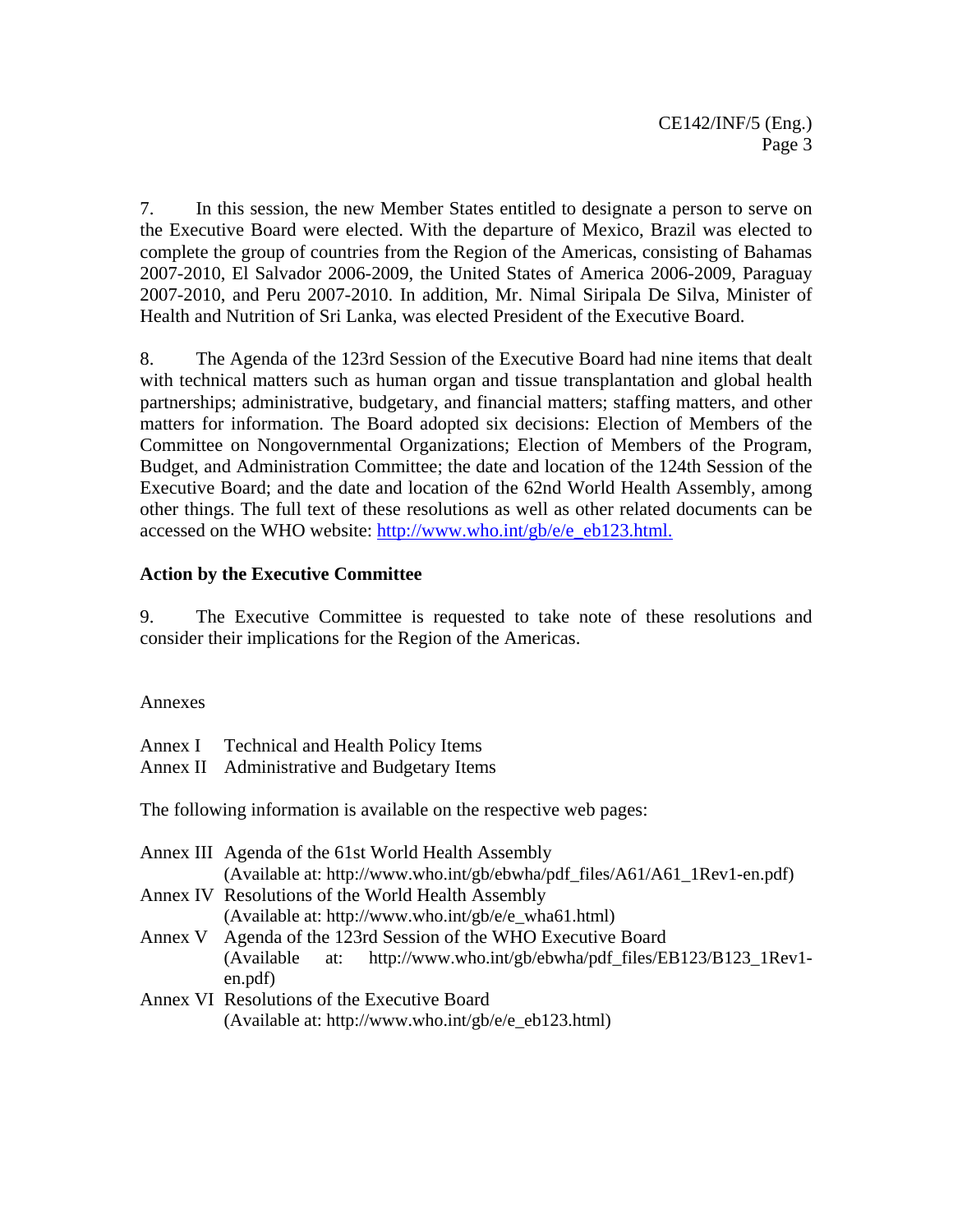### **TECHNICAL AND HEALTH POLICY ITEMS**

| <b>RESOLUTION</b>                                                            | <b>ITEMS</b><br>(AND REFERENCED<br>DOCUMENTS)                                             | SUMMARY OF RESOLUTIONS ADOPTED BY THE 61ST WORLD HEALTH<br><b>ASSEMBLY</b>                                                                                                                                                                                                                                                                                                                                                                                                                                                                                                                                                                                                                                                                                                                                                                                                                                                                                                                                                                                                                                                                                                                                                                                                                                                                                                                  | <b>PAHO RESOLUTIONS</b><br><b>AND DOCUMENTS</b><br>$(2000 - 2006)$                                                                                                                                                                                                        |
|------------------------------------------------------------------------------|-------------------------------------------------------------------------------------------|---------------------------------------------------------------------------------------------------------------------------------------------------------------------------------------------------------------------------------------------------------------------------------------------------------------------------------------------------------------------------------------------------------------------------------------------------------------------------------------------------------------------------------------------------------------------------------------------------------------------------------------------------------------------------------------------------------------------------------------------------------------------------------------------------------------------------------------------------------------------------------------------------------------------------------------------------------------------------------------------------------------------------------------------------------------------------------------------------------------------------------------------------------------------------------------------------------------------------------------------------------------------------------------------------------------------------------------------------------------------------------------------|---------------------------------------------------------------------------------------------------------------------------------------------------------------------------------------------------------------------------------------------------------------------------|
| <b>WHA61.1</b><br>Document<br>EB122/6<br>resolution<br>EB122. R1             | <b>Poliomyelitis:</b><br>mechanism for<br>management of potential<br>risks to eradication | Through this resolution the World Health Assembly urges Member States to<br>engage all sectors of society in order to ensure that every child is vaccinated<br>during each supplementary immunization intervention so that transmission of<br>the wild poliovirus is interrupted; to maintain and achieve immunization<br>coverage at a level greater than 80% of the child population, to strengthen<br>active surveillance of acute flaccid paralysis, to complete the activities<br>outlined in phase I of the WHO global plan of action for containment of wild<br>polioviruses and mobilize the necessary resources for polio eradication.<br>The resolution especially calls on countries such as Afghanistan, India,<br>Nigeria, and Pakistan to take specific action to prevent the spread of the virus.<br>WHO is requested to continue to provide technical support to the countries<br>affected by the virus, to assist in mobilizing financial resources, support the<br>necessary measures for undertaking research in this area; to develop a new<br>strategy of for renewed fight to eradicate poliomyelitis, and to report to the<br>Health Assembly when it determines that is probable that transmission of<br>wild poliovirus type 1 has been interrupted globally, and to submit proposals<br>for a mechanism to mitigate the risk of the reintroduction of poliovirus. | - Vaccines and<br>Immunization: CD42.R8<br>- Vaccines and<br>Immunization:<br>CD43.R1<br>- Regional Strategy for<br><b>Sustaining National</b><br><b>Immunization Programs</b><br>in the Americas:<br>CD47.R10<br>- Vaccines and<br>Immunization:<br>CSP26/R9             |
| <b>WHA61.2</b><br>Document<br>EB122/8<br>resolution EB122.<br>R <sub>3</sub> | <b>Implementation of the</b><br><b>International Health</b><br><b>Regulations</b>         | Through this resolution the Assembly reaffirms its commitment to implement<br>fully the International Health Regulations (IHR). It furthermore decides that<br>annual reports shall be submitted to the Assembly on the implementation of<br>the Regulations and that the first review of the functioning of the Regulations<br>shall be made by the 63rd Assembly.<br>The Member States are urged to keep contact information up-to-date for<br>communication with the entity designated as National IHR Focal Point,<br>safeguard national core capacity, and support WHO in the implementation of<br>the IHR.<br>WHO is requested to submit every year to the Assembly a single report<br>including information provided by the States Parties and the Secretariat, to<br>provide support to States with the most vulnerable health systems in<br>strengthening core capacity requirements for surveillance and response at<br>airports, ports, and ground crossings, and to encourage efforts to ensure<br>effective communication and the sharing of information on outbreaks.                                                                                                                                                                                                                                                                                                         | - International Health<br>Regulations: CD43.R13<br>- International Health<br><b>Regulations: Perspectives</b><br>from the Region of the<br>Americas. CD45/12<br>- International Health<br><b>Regulations: Perspectives</b><br>from the Region of the<br>Americas: SPP38/8 |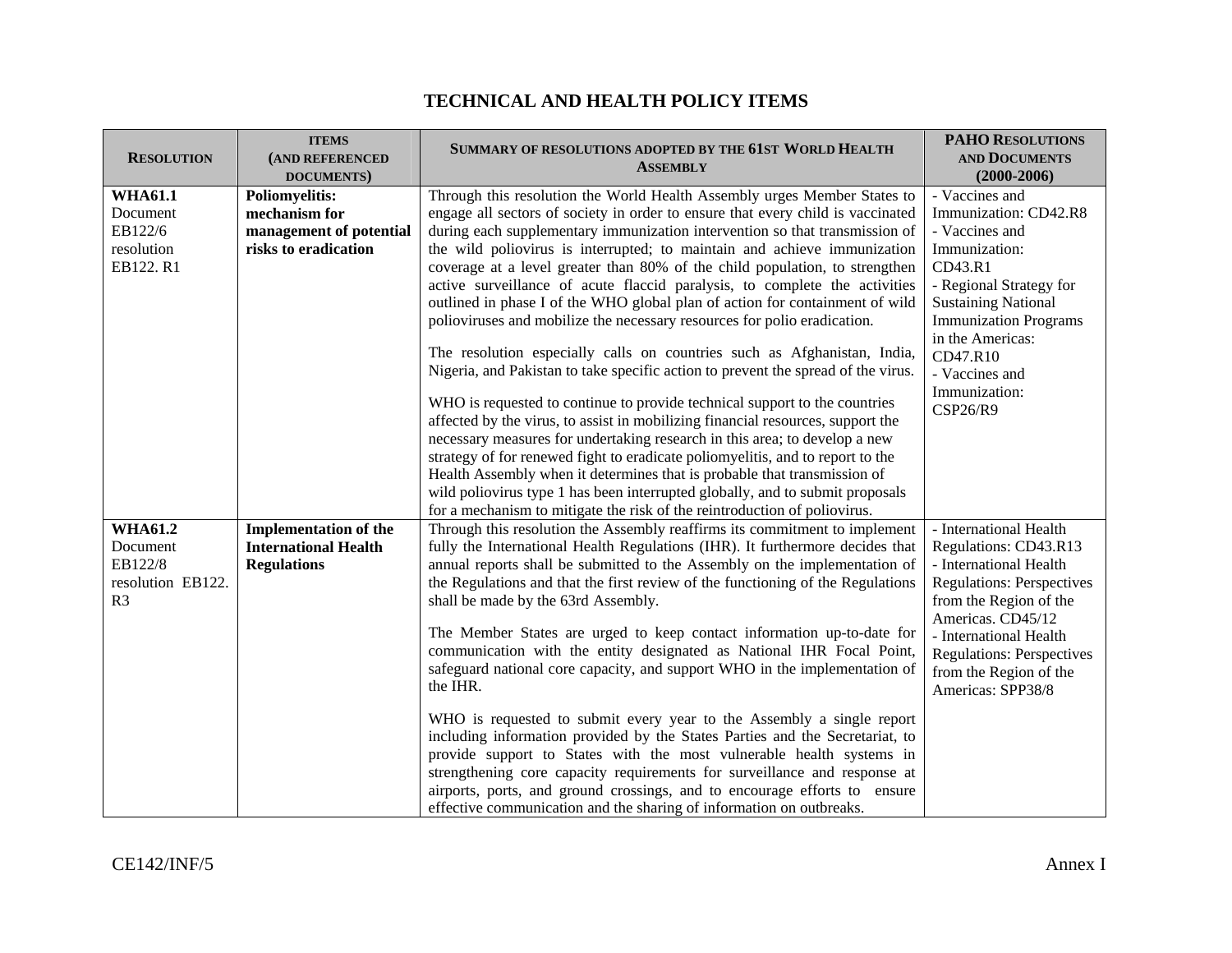| <b>RESOLUTION</b>                                                                      | <b>ITEMS</b><br>(AND REFERENCED<br>DOCUMENTS)                                                           | SUMMARY OF RESOLUTIONS ADOPTED BY THE 61ST WORLD HEALTH<br><b>ASSEMBLY</b>                                                                                                                                                                                                                                                                                                                                                                                                                                                                                                                                                                                                                                                                                                                                                                                                                                                                                                                                                                                                                                                                                                                                                                                                                              | <b>PAHO RESOLUTIONS</b><br><b>AND DOCUMENTS</b><br>$(2000-2006)$                                                                                                                                                                   |
|----------------------------------------------------------------------------------------|---------------------------------------------------------------------------------------------------------|---------------------------------------------------------------------------------------------------------------------------------------------------------------------------------------------------------------------------------------------------------------------------------------------------------------------------------------------------------------------------------------------------------------------------------------------------------------------------------------------------------------------------------------------------------------------------------------------------------------------------------------------------------------------------------------------------------------------------------------------------------------------------------------------------------------------------------------------------------------------------------------------------------------------------------------------------------------------------------------------------------------------------------------------------------------------------------------------------------------------------------------------------------------------------------------------------------------------------------------------------------------------------------------------------------|------------------------------------------------------------------------------------------------------------------------------------------------------------------------------------------------------------------------------------|
| <b>WHA61.4</b><br>Document<br>EB122/10,<br>EB122/10 Corr.1.<br>resolution<br>EB122. R2 | Strategies to reduce the<br>harmful use of alcohol                                                      | Through this resolution the Assembly urges the Member States to collaborate<br>with the Secretariat in developing a draft global strategy on the harmful use of<br>alcohol based on all evidence and best practice, with special emphasis on an<br>integrated approach to protect at-risk populations, young people, and those<br>affected by the harmful drinking of others, and to develop systems for<br>monitoring of alcohol consumption and its health and social consequences.<br>It requests WHO to prepare a draft global strategy to reduce harmful use of<br>alcohol that is based on all available evidence and existing best practices and<br>that addresses relevant policy options, taking into account different national,<br>religious, and cultural contexts, including national public health problems,<br>needs and priorities, and differences in Member States' resources, capacities,<br>and capabilities; to collaborate and consult with Member States and the<br>intergovernmental organizations, health professionals, nongovernmental<br>organizations and the economic operators on ways they could contribute to<br>reducing harmful use of alcohol; and finally to submit to the 63rd World<br>Health Assembly a draft global strategy to reduce harmful use of alcohol. | - Disability: Prevention<br>and Rehabilitation in the<br>Context of the Right to<br>the Enjoyment of the<br><b>Highest Attainable</b><br>Standard of Physical and<br>Mental Health and Other<br><b>Related Rights:</b><br>CD 47.R1 |
| <b>WHA61.13</b>                                                                        | <b>International Agency for</b><br><b>Research on</b><br><b>Cancer: amendments to</b><br><b>Statute</b> | Through this resolution it is agreed to amend the Statutes of the Agency:<br>Article VI - The Scientific Council<br>(1) The Scientific Council shall be composed of highly qualified scientists,<br>selected on the basis of their technical competence in cancer research and<br>allied fields. Members of the Scientific Council are appointed as experts and<br>not as representatives of Participating States.<br>(2) Each Participating State may nominate up to two experts for membership<br>in the Scientific Council and  the Governing Council shall appoint one of<br>them.<br>(3) In identifying experts to be considered for appointment to the Scientific<br>Council, Participating States shall take into account advice to be provided by<br>the Chairman of the Scientific Council and Director of the Agency<br>concerning the expertise required on the Scientific Council at the time of<br>those appointments.<br>(4) Members of the Scientific Council shall serve for a term of four years.<br>Should a member not complete a term, a new appointment shall be made for<br>the remainder of the term to which the member would have been entitled, in<br>accordance with paragraph 5.                                                                                            |                                                                                                                                                                                                                                    |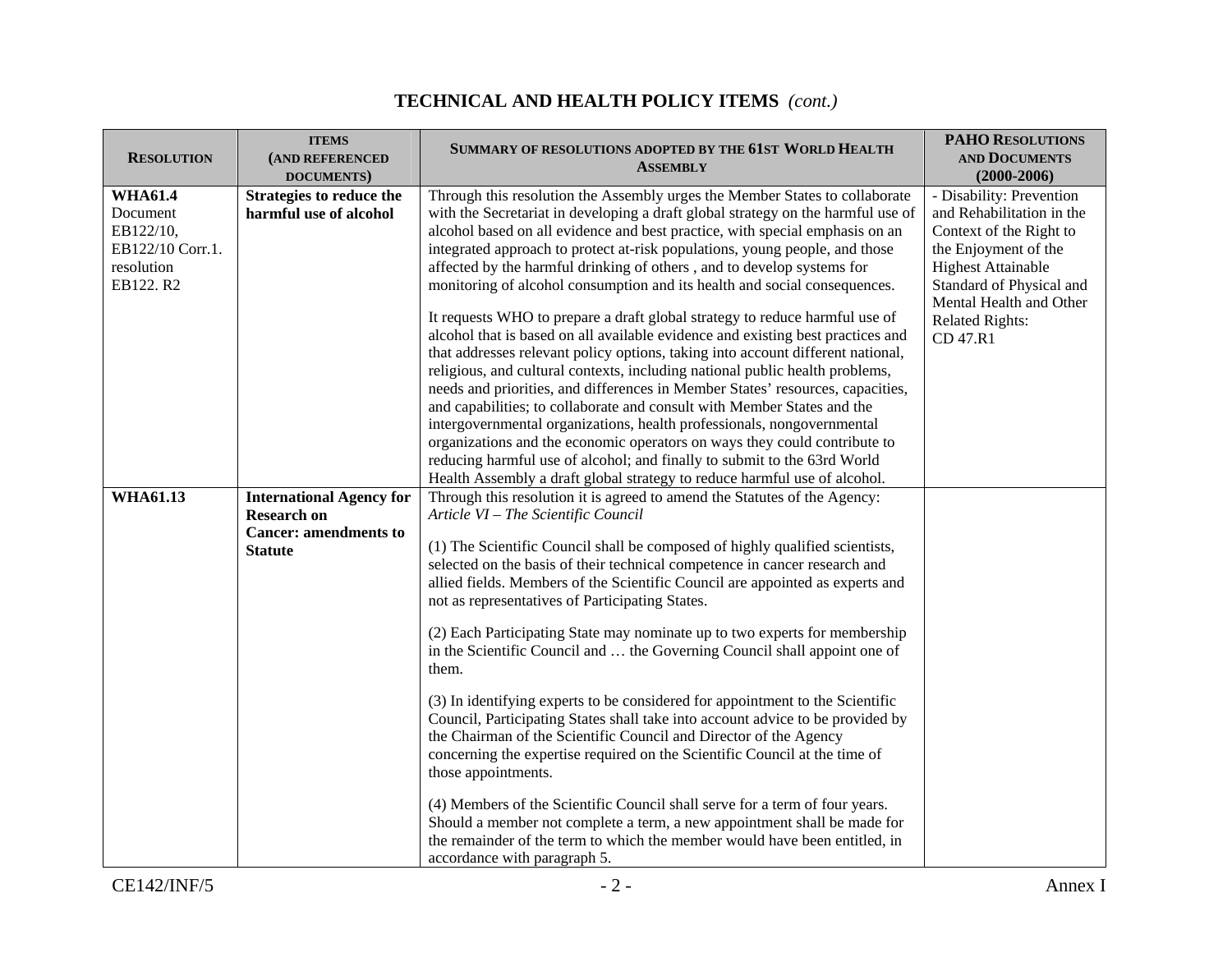| <b>RESOLUTION</b>                                                 | <b>ITEMS</b><br>(AND REFERENCED<br>DOCUMENTS)                                                                | SUMMARY OF RESOLUTIONS ADOPTED BY THE 61ST WORLD HEALTH<br><b>ASSEMBLY</b>                                                                                                                                                                                                                                                                                                                                                                                                                                                                                                                                                                                                                                                                                                                                                                                                                                                                                                                                                                                                                                                                                                                                                                                                                                                                                                                                                                                                                                                                                                                                                                           | <b>PAHO RESOLUTIONS</b><br><b>AND DOCUMENTS</b><br>$(2000 - 2006)$                                                                                                                                                                                                                                                                                                                                                                                                                                               |
|-------------------------------------------------------------------|--------------------------------------------------------------------------------------------------------------|------------------------------------------------------------------------------------------------------------------------------------------------------------------------------------------------------------------------------------------------------------------------------------------------------------------------------------------------------------------------------------------------------------------------------------------------------------------------------------------------------------------------------------------------------------------------------------------------------------------------------------------------------------------------------------------------------------------------------------------------------------------------------------------------------------------------------------------------------------------------------------------------------------------------------------------------------------------------------------------------------------------------------------------------------------------------------------------------------------------------------------------------------------------------------------------------------------------------------------------------------------------------------------------------------------------------------------------------------------------------------------------------------------------------------------------------------------------------------------------------------------------------------------------------------------------------------------------------------------------------------------------------------|------------------------------------------------------------------------------------------------------------------------------------------------------------------------------------------------------------------------------------------------------------------------------------------------------------------------------------------------------------------------------------------------------------------------------------------------------------------------------------------------------------------|
| <b>WHA61.14</b><br>Document<br>EB122/9                            | <b>Prevention and control</b><br>of noncommunicable<br>diseases:<br>implementation of the<br>global strategy | (5) When a vacancy arises on the Scientific Council, the Participating State<br>that nominated the departing member may nominate up to two experts to<br>replace that member in accordance with paragraphs 2 and 3. Any member<br>leaving the Scientific Council, other than a member appointed for a reduced<br>term, may be reappointed only after at least one year has elapsed.<br>Through this resolution the Assembly endorses the plan of action for the<br>global strategy for the prevention and control of noncommunicable diseases<br>and urges Member States to strengthen national efforts to address the burden<br>of noncommunicable diseases, consider the proposed actions in the plan of<br>action for the prevention and control of noncommunicable diseases, and to<br>implement relevant measures in accordance with national priorities; to<br>increase provision of support for the work of the Secretariat to prevent and<br>control noncommunicable diseases, including the implementation of the plan<br>of action; and give high priority to the implementation of the elements of the<br>WHO Framework Convention on Tobacco Control.<br>It requests WHO to continue to give priority to the prevention and control of<br>noncommunicable diseases, to consider the possibility of allocating a higher<br>proportion of the budget to this area, with a focus on the development of the<br>core capacity of the Member States and increased technical capacity of the<br>WHO Secretariat, and to report to the 63rd World Health Assembly and<br>subsequently every two years on progress in implementing this strategy. | - Cardiovascular disease,<br>especially hypertension:<br>CD42.R9<br>- Framework Convention<br>on Tobacco Control:<br>CD43.R12<br>- Disability: Prevention<br>and Rehabilitation in the<br>Context of the Right to the<br>Enjoyment of the Highest<br>Attainable Standard of<br>Physical and Mental<br>Health and Other Related<br>Rights: CD47.R1<br>- Regional Strategy and<br>Plan of Action on an<br>Integrated Approach to the<br>Prevention and Control of<br>Chronic Diseases,<br>including Diet, Physical |
|                                                                   |                                                                                                              |                                                                                                                                                                                                                                                                                                                                                                                                                                                                                                                                                                                                                                                                                                                                                                                                                                                                                                                                                                                                                                                                                                                                                                                                                                                                                                                                                                                                                                                                                                                                                                                                                                                      | Activity, and Health:<br>CD47.R9<br>- Public health response to<br>chronic diseases:<br>CSP26.R15                                                                                                                                                                                                                                                                                                                                                                                                                |
| <b>WHA61.15</b><br>Document<br>EB122/14<br>resolution<br>EB122.R7 | <b>Global Immunization</b><br><b>Strategy</b>                                                                | Having considered the report on the Global Immunization Strategy, the<br>Assembly urges Member States to review national strategy and program<br>performance and to implement fully the strategy for reducing measles<br>mortality in order to achieve the goal set in the Global Immunization Vision<br>and Strategy 2006-2015; to enhance efforts to improve delivery of high-<br>quality immunization services in order to achieve the target set in the Global<br>Immunization Vision and Strategy 2006-2015; to                                                                                                                                                                                                                                                                                                                                                                                                                                                                                                                                                                                                                                                                                                                                                                                                                                                                                                                                                                                                                                                                                                                                 |                                                                                                                                                                                                                                                                                                                                                                                                                                                                                                                  |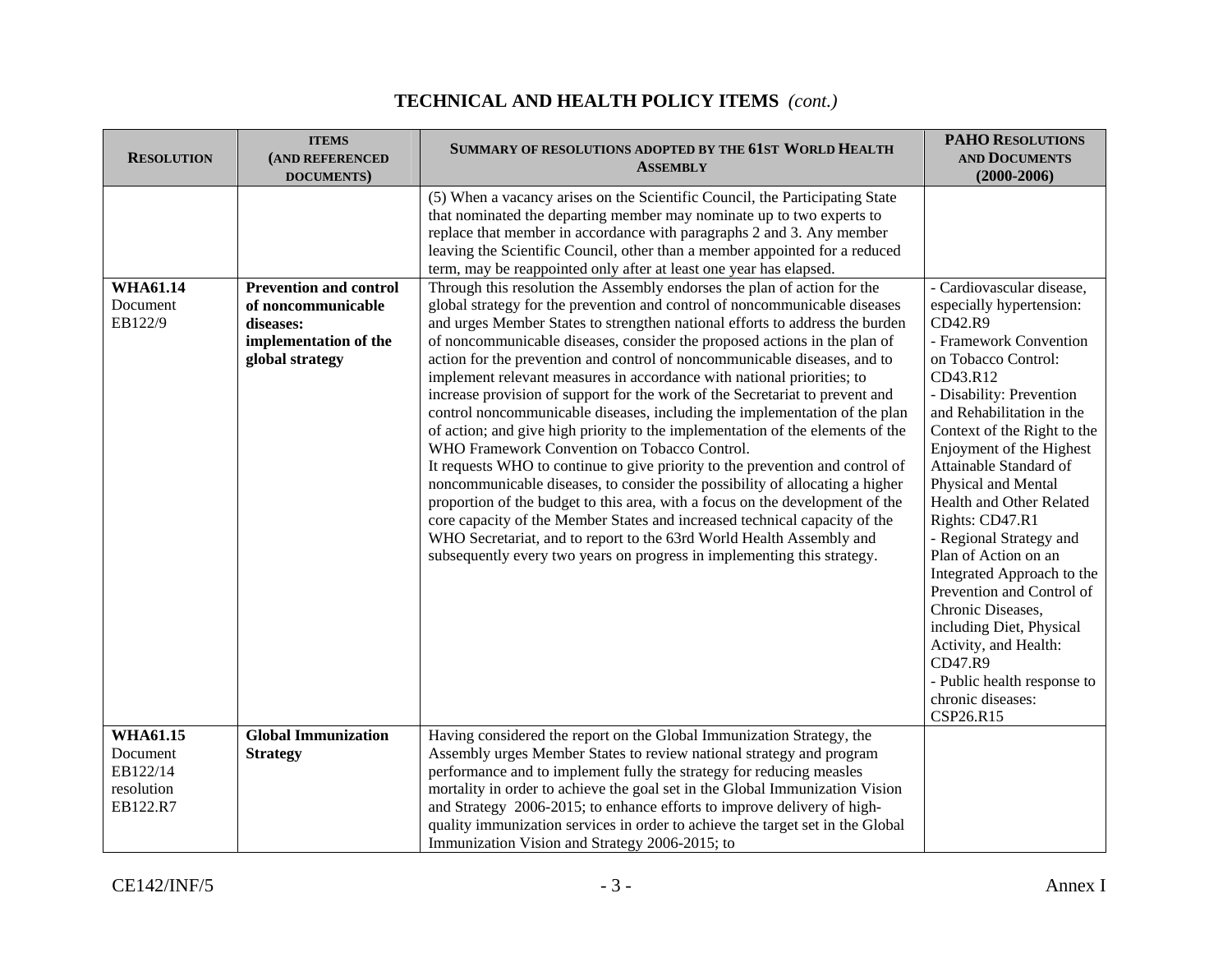| <b>RESOLUTION</b>                              | <b>ITEMS</b><br>(AND REFERENCED<br>DOCUMENTS) | SUMMARY OF RESOLUTIONS ADOPTED BY THE 61ST WORLD HEALTH<br><b>ASSEMBLY</b>                                                                                                                                                                                                                                                                                                                                                                                                                                                                                                                                                                                                                                                                                                                                                                                                                                                                                                                                                                                                                                                                                                                                                                                                                                                                                                                                                                                                                                                                                                                                                                                                                                                                                                                                                                                                                                                                                                                    | <b>PAHO RESOLUTIONS</b><br><b>AND DOCUMENTS</b><br>$(2000 - 2006)$                                                                                                                                                                                       |
|------------------------------------------------|-----------------------------------------------|-----------------------------------------------------------------------------------------------------------------------------------------------------------------------------------------------------------------------------------------------------------------------------------------------------------------------------------------------------------------------------------------------------------------------------------------------------------------------------------------------------------------------------------------------------------------------------------------------------------------------------------------------------------------------------------------------------------------------------------------------------------------------------------------------------------------------------------------------------------------------------------------------------------------------------------------------------------------------------------------------------------------------------------------------------------------------------------------------------------------------------------------------------------------------------------------------------------------------------------------------------------------------------------------------------------------------------------------------------------------------------------------------------------------------------------------------------------------------------------------------------------------------------------------------------------------------------------------------------------------------------------------------------------------------------------------------------------------------------------------------------------------------------------------------------------------------------------------------------------------------------------------------------------------------------------------------------------------------------------------------|----------------------------------------------------------------------------------------------------------------------------------------------------------------------------------------------------------------------------------------------------------|
|                                                |                                               | stimulate rapid introduction and uptake of life-saving vaccines into national<br>immunization schedules; to further expand access to new life-saving<br>vaccines; to strengthen and/or maintain surveillance systems for vaccine-<br>related adverse events; to protect, promote, and support early and effective<br>breast-feeding, in order to boost the development of infants' overall immune<br>systems; and to strengthen surveillance systems for vaccine-preventable<br>diseases.<br>WHO is requested to work to sustain political commitment at all levels for<br>achieving high immunization coverage rates with all available cost-effective<br>vaccines; to collaborate with international and intergovernmental partners in<br>order to provide technical support to expand the number of manufacturers,<br>particularly in developing countries; to collaborate with partners to mobilize<br>necessary resources to support low-income and middle-income countries with<br>the aim of increasing the supply of affordable vaccines of assured quality; to<br>work with UNICEF and GAVI to build on existing international efforts and<br>partnerships and facilitate the development of a consensus among the<br>developing countries and developed countries for meeting the financial gaps<br>and other requirements for the attainment of the health-related Millennium<br>Development Goals; to assist countries in strengthening their capacity for<br>vaccine research, development and regulation; to provide support to Member<br>States in order to establish integrated surveillance of adverse events; to<br>monitor progress towards achievement of global immunization goals and<br>report of such progress to the 64th World Health Assembly; and to accelerate<br>the implementation of the global framework for vaccine-preventable disease<br>surveillance and immunization program monitoring, through the gathering of<br>the epidemiological data required. | - Vaccines and<br>Immunization: CD42.R8<br>- Vaccines and<br>Immunization: CD 43.R1<br>- Regional Strategy for<br><b>Sustaining National</b><br><b>Immunization Programs</b><br>in the Americas:<br>CD47.R10<br>- Vaccines and<br>Immunization: CSP26.R9 |
| <b>WHA61.16</b>                                | <b>Female</b> genital                         | Through this resolution the Member States are urged to accelerate actions                                                                                                                                                                                                                                                                                                                                                                                                                                                                                                                                                                                                                                                                                                                                                                                                                                                                                                                                                                                                                                                                                                                                                                                                                                                                                                                                                                                                                                                                                                                                                                                                                                                                                                                                                                                                                                                                                                                     |                                                                                                                                                                                                                                                          |
| Document<br>EBB122/15<br>resolution<br>122.R13 | mutilation                                    | towards the elimination of female genital mutilation, including education and<br>the information necessary for understanding the gender, health, and human<br>rights dimensions of female genital mutilation; to enact and enforce legislation<br>to protect girls and women from all forms of violence, particularly female<br>genital mutilation; to strengthen community-based efforts to eliminate this<br>practice; to work with all sectors in support of the abandonment of the practice;<br>to formulate and promote guidelines for the care, particular during childbirth,<br>of girls and women who have undergone female genital mutilation.                                                                                                                                                                                                                                                                                                                                                                                                                                                                                                                                                                                                                                                                                                                                                                                                                                                                                                                                                                                                                                                                                                                                                                                                                                                                                                                                       |                                                                                                                                                                                                                                                          |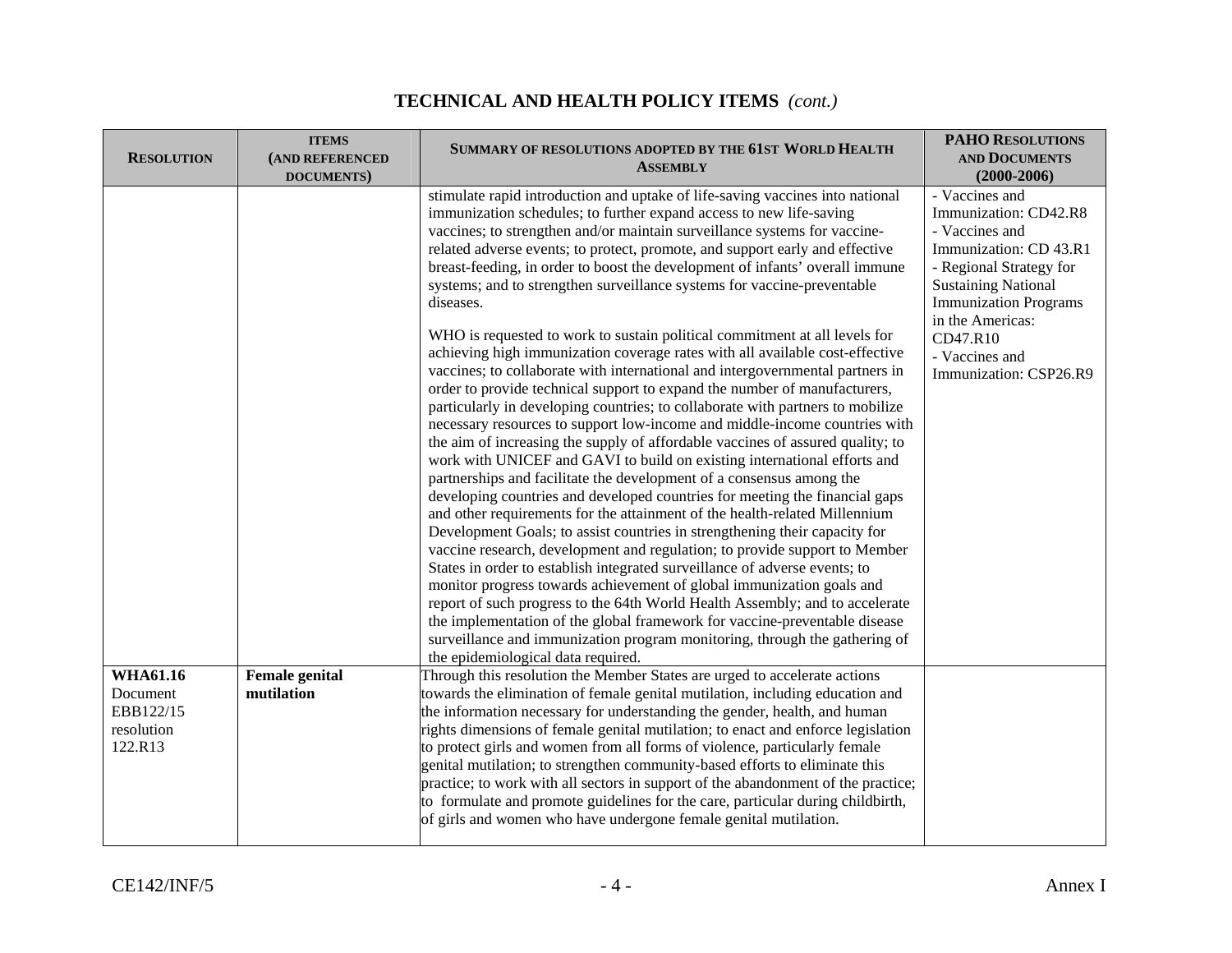#### **RESOLUTION ITEMS(AND REFERENCED DOCUMENTS) SUMMARY OF RESOLUTIONS ADOPTED BY THE 61STWORLD HEALTH ASSEMBLY PAHORESOLUTIONS AND DOCUMENTS(2000-2006)** WHO is requested to increase support to Member States to advocate for the elimination of female genital mutilation and other forms of violence against girls and women; to work with partners to promote actions to protect the human rights of girls and women; to increase support for research on different aspects of female genital mutilation in order to achieve its elimination; and to report every three years to the Health Assembly on actions taken by the Secretariat and Member States. **WHA61.17**Document EB122/11 resolution EB122.R5**Health of migrants** This resolution calls on Member States to promote migrant-sensitive health policies; to promote equitable access to health promotion, disease prevention, and care for migrants and devise mechanisms to improve their health, without discrimination on the basis of gender, religion, nationality, or race; to establish health information systems in order to assess and analyze trends in migrants' health, disaggregating health information by relevant categories; to devise mechanisms for improving the health of all the population, including migrants; to promote bilateral and multilateral cooperation on migrants' health; and to contribute to the reduction of the global deficit of health professionals and its consequences. WHO is requested to promote migrants' health on the international health agenda with other relevant international organizations; to explore policy options and approaches for improving the health of migrants; to analyze the major challenges to health associated with migration; to promote dialogue and cooperation on migrants' health among all Member States involved in the migration process, within the framework of the implementation of their health strategies, with particular attention to the strengthening of health systems in the developing countries; and to promote the exchange of information on migrants' health nationally, regionally, and internationally. - Development and strengthening of human resources management in the health sector: CD43.R6 - Observatory of human resources in health: CD45.R9 - Regional goals for human resources for health 2007-2015: CSP27.R7 **WHA61.18**Document EB12 2/33**Monitoring of the achievement of the health-related Millennium Development Goals**  Through this resolution, the Assembly decides to support the United Nations Secretary-General's call to action, including the United Nations High-Level Event on the Millennium Development Goals (New York, 25 September 2008) and urges the Member States to continue sustaining high-level political commitments and work with development partners towards strengthening the national health systems, including the health information system for monitoring Millennium Development Goals's progress . WHO is requested to submit annually to the World Health Assembly a report on the status of the progress made toward the achievement of the healthrelated Millennium Development Goals, including the main obstacles and - Millennium Development Goals and Health Targets: CD45.R3 - Malaria and the Internationally Agreed upon Development Goals, including Those Contained in the Millennium Declaration: CD46.R13 - Strategic Alliance for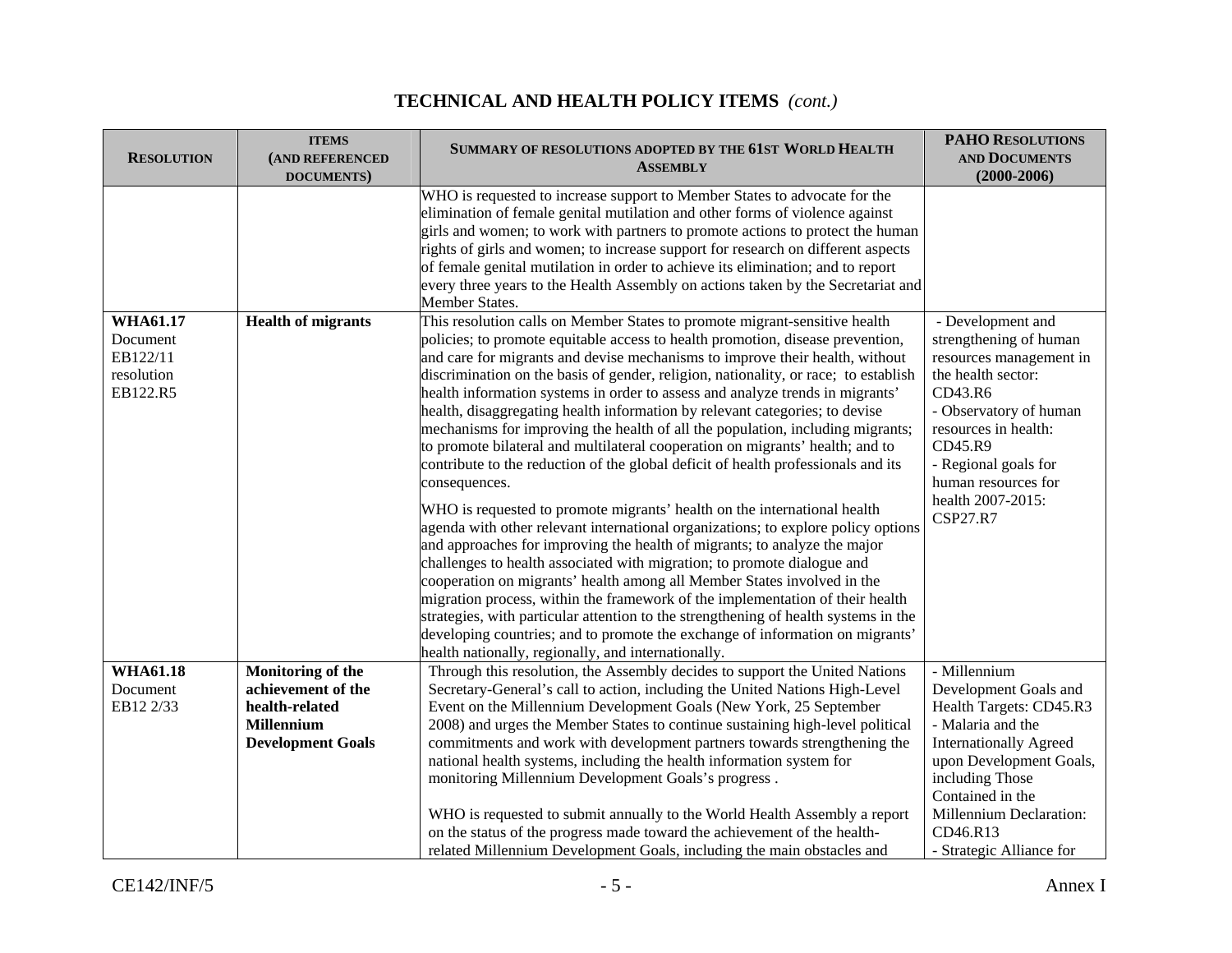#### **RESOLUTION ITEMS(AND REFERENCED DOCUMENTS) SUMMARY OF RESOLUTIONS ADOPTED BY THE 61STWORLD HEALTH ASSEMBLY PAHORESOLUTIONS AND DOCUMENTS(2000-2006)** ways to overcome them, according to the new monitoring framework; to continue to cooperate with all the other United Nations and international organizations involved in the process of achieving the Millennium Development Goals in the framework of WHO's Medium-term Strategic Plan 2008-2013. the Attainment of the Development Goals of the United Nations Millennium Declaration: Panel Discussion: CD47/INF/2 - Faces, Voices, and Places: A Communitybased Response to the Millennium Development Goals: CSP27/14 **WHA61.19**Document EB122/4 resolution EB122.R4**Climate change and health** Having reviewed the report on climate change, the Assembly requests WHO to continue to draw attention to the serious risk that climate change poses for global health and the achievement of the health-related Millennium Development Goals, and to work with FAO, WMO, UNDP, UNEP, the United Nations Framework Convention on Climate Change secretariat and other organizations of the United Nations, in the context of United Nations reform initiatives, and with national and international agencies, to develop national and international responses to climate change; to promote consideration of the health impacts of climate change by the relevant United Nations bodies in order to help developing countries to address them; to cooperate with Member States and appropriate United Nations organizations, other agencies and funding bodies in order to develop capacity to assess the risks from climate change for human health and to implement effective response measures; and to consult Member States on the preparation of a work plan to scaling up WHO's technical support to Member States for assessing and addressing the implications of climate change for health and health systems. It urges Member States to develop health measures and integrate them into plans for adaptation to climate change; to implement strategies for addressing the effects of, and adapting to, climate change; to strengthen the capacity of health systems for monitoring and minimizing the public health impacts of climate change through adequate preventive measures, preparedness, timely response, and effective management of natural disasters; and to promote effective engagement of all sectors in order to reduce the current and projected health risks from climate change.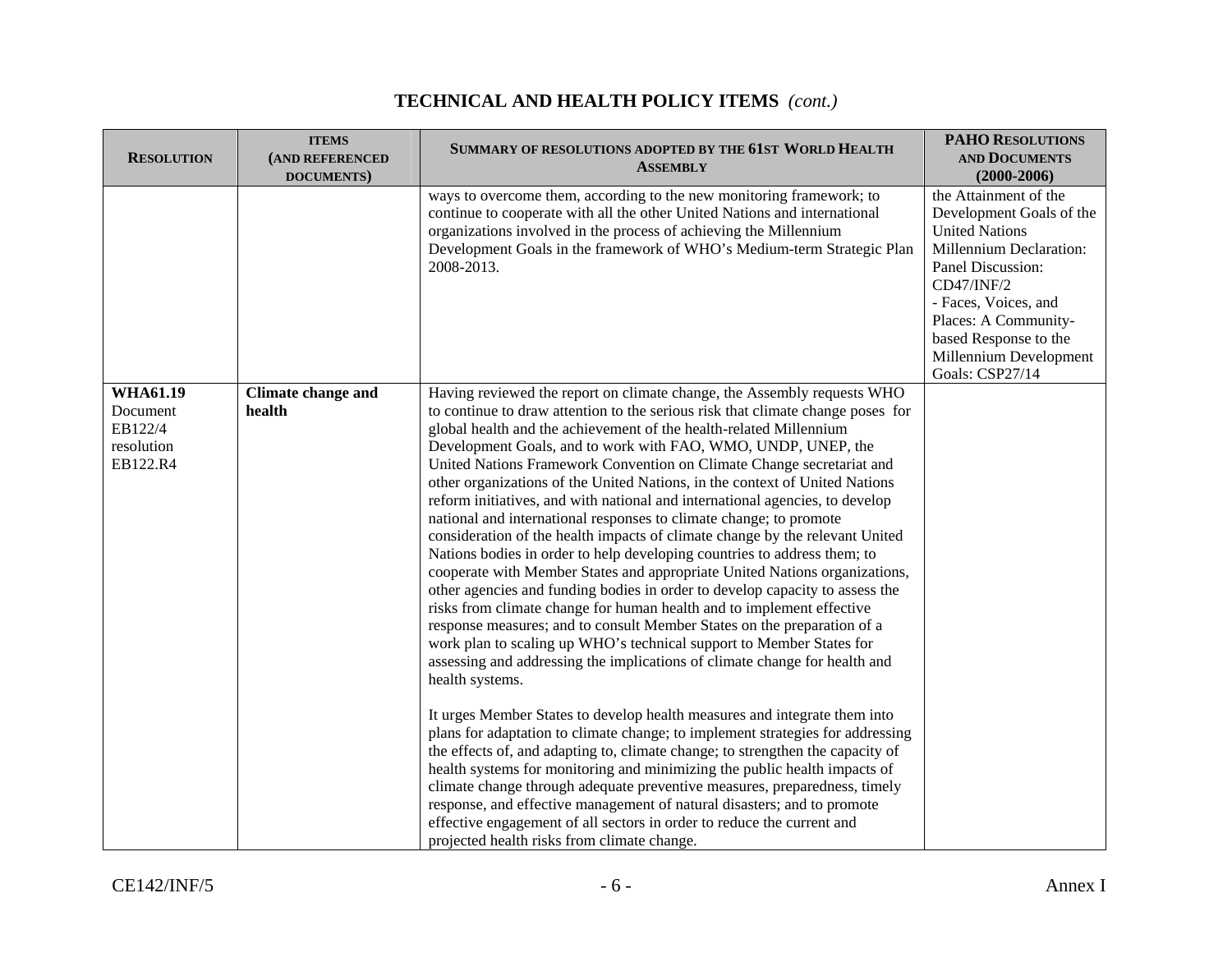| <b>RESOLUTION</b>                       | <b>ITEMS</b><br>(AND REFERENCED<br>DOCUMENTS)                                                       | SUMMARY OF RESOLUTIONS ADOPTED BY THE 61ST WORLD HEALTH<br><b>ASSEMBLY</b>                                                                                                                                                                                                                                                                                                                                                                                                                                                                                                                                                                                                                                                                                                                                                                                                                                                                                                                                                                                                                                                                                                                                                                                                                                                                                                                                                                                                                 | <b>PAHO RESOLUTIONS</b><br><b>AND DOCUMENTS</b><br>$(2000 - 2006)$                                                                            |
|-----------------------------------------|-----------------------------------------------------------------------------------------------------|--------------------------------------------------------------------------------------------------------------------------------------------------------------------------------------------------------------------------------------------------------------------------------------------------------------------------------------------------------------------------------------------------------------------------------------------------------------------------------------------------------------------------------------------------------------------------------------------------------------------------------------------------------------------------------------------------------------------------------------------------------------------------------------------------------------------------------------------------------------------------------------------------------------------------------------------------------------------------------------------------------------------------------------------------------------------------------------------------------------------------------------------------------------------------------------------------------------------------------------------------------------------------------------------------------------------------------------------------------------------------------------------------------------------------------------------------------------------------------------------|-----------------------------------------------------------------------------------------------------------------------------------------------|
| <b>WHA61.20</b>                         | Infant and young child<br>nutrition: biennial<br>progress report                                    | Having considered the report on infant and young child nutrition, the<br>Assembly urges Member States to strengthen implementation of the<br>International Code of Marketing of Breast-milk Substitutes and subsequent<br>relevant Health Assembly resolutions by scaling up efforts to monitor and<br>enforce national measures to protect breast-feeding; to continue action on the<br>Global Strategy for Infant and Young Child Feeding and the Innocenti<br>Declaration of 2005 on infant and young child feeding; to increase support for<br>early initiation of exclusive breast-feeding for the first six months of life, in<br>order to reduce the scourge of malnutrition and its associated high rates of<br>under-5 morbidity and mortality; to implement the WHO/FAO guidelines on<br>safe preparation, storage, and handling of powdered infant formula in order to<br>minimize the risk of bacterial infection and, in particular, ensure that the<br>labeling of powdered formula conforms with the standards, guidelines, and<br>recommendations of the Codex Alimentarius Commission; and to take action<br>through food-safety measures, to reduce the risk of intrinsic contamination of<br>powdered infant formula with <i>Enterobacter sakazakii</i> and other pathogenic<br>microorganisms during the manufacturing process, as well as the risk of<br>contamination during storage, preparation, and handling, and monitor the<br>effectiveness of these measures. | - Child health:<br>CD42.R12<br>- Child Health: SPP34/9<br>- Regional Strategy and<br>Plan Action on Nutrition<br>and Development:<br>SPP40/12 |
|                                         |                                                                                                     | WHO is requested to continue monitoring progress in this area; to continue to<br>promote breast-feeding and infant and young child nutrition as essential for<br>achieving the Millennium Development Goals, in particular those related to<br>the eradication of extreme poverty and hunger and to the reduction of child<br>mortality; to intensify support for the implementation of the International<br>Code of Marketing of Breast-milk Substitutes; to provide support urgently for<br>research on the safe use of expressed and donated breast milk, given the<br>current challenges facing countries in the implementation of safe infant<br>feeding practices, mindful of the national rules and regulations and cultural<br>and religious beliefs; to provide support for strengthening national<br>information systems; and to review the current global situation of infant and<br>young child nutrition, including nutrition and HIV, and report to the 63rd<br>World Health Assembly.                                                                                                                                                                                                                                                                                                                                                                                                                                                                                       |                                                                                                                                               |
| <b>WHA61.21</b><br>Document<br>EB122/12 | Global strategy and plan<br>of action on public<br>health, innovation, and<br>intellectual property | Welcoming the progress made by the Intergovernmental Working Group in<br>elaborating the global strategy and the identification of the stakeholders in the<br>plan of action, the Assembly, through this resolution, adopts the global<br>strategy and the agreed parts of the plan of action on public health,<br>innovation, and intellectual property and urges Member States to implement                                                                                                                                                                                                                                                                                                                                                                                                                                                                                                                                                                                                                                                                                                                                                                                                                                                                                                                                                                                                                                                                                              | - Regional Program on<br>Bioethics: CD42.R6<br>- Access to Medicines:<br>CD45.R7                                                              |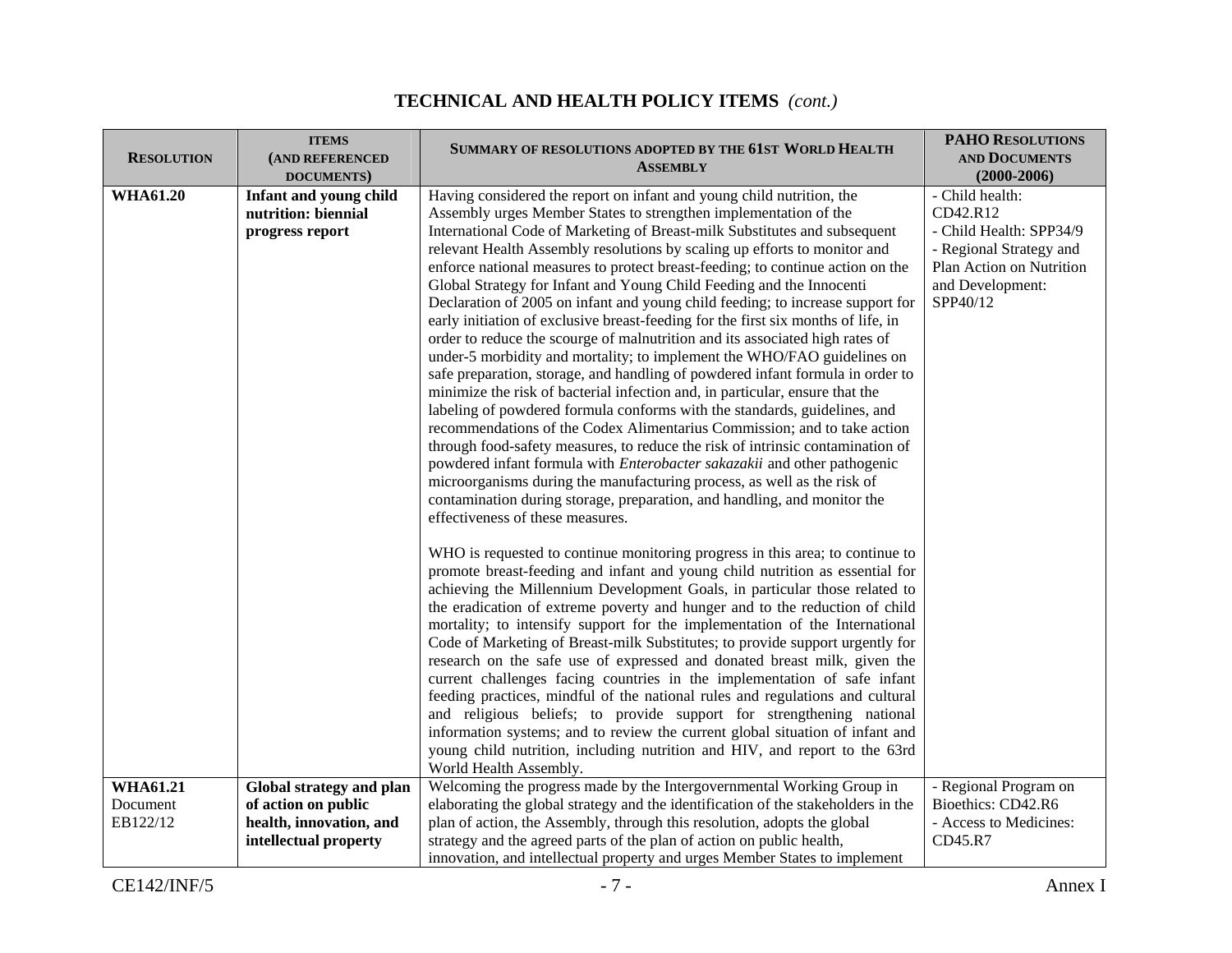| <b>RESOLUTION</b> | <b>ITEMS</b><br>(AND REFERENCED<br>DOCUMENTS) | SUMMARY OF RESOLUTIONS ADOPTED BY THE 61ST WORLD HEALTH<br><b>ASSEMBLY</b>                                                                                                                                                                                                                                                                                                                                                                                                                                                                                                                                                                                                                                                                                                                                                                                                                     | <b>PAHO RESOLUTIONS</b><br><b>AND DOCUMENTS</b><br>$(2000 - 2006)$ |
|-------------------|-----------------------------------------------|------------------------------------------------------------------------------------------------------------------------------------------------------------------------------------------------------------------------------------------------------------------------------------------------------------------------------------------------------------------------------------------------------------------------------------------------------------------------------------------------------------------------------------------------------------------------------------------------------------------------------------------------------------------------------------------------------------------------------------------------------------------------------------------------------------------------------------------------------------------------------------------------|--------------------------------------------------------------------|
|                   |                                               | the specific actions recommended in the global strategy and plan of action, to<br>support implementation of the global strategy and plan of action on public<br>health, innovation, and intellectual property, and to consider providing the<br>adequate resources for its implementation.                                                                                                                                                                                                                                                                                                                                                                                                                                                                                                                                                                                                     | - Access to Medicines:<br>SPP38/6                                  |
|                   |                                               | Furthermore, it calls upon international organizations and other stakeholders<br>to give priority within their respective mandates and programs to<br>implementing the global strategy and plan of action on public health,<br>innovation, and intellectual property.                                                                                                                                                                                                                                                                                                                                                                                                                                                                                                                                                                                                                          |                                                                    |
|                   |                                               | It requests WHO to provide support for Member States, upon request, in<br>implementing the global strategy and plan of action on public health,<br>innovation, and intellectual property and in monitoring and evaluating its<br>implementation; to continue to implement the mandates contained in<br>resolutions WHA49.14 and WHA52.19 on the revised drug strategy,<br>WHA53.14, WHA54.10 and WHA57.14 and WHA56.30 on HIV/AIDS,<br>WHA56.27 on intellectual property rights, innovation, and public health,<br>WHA59.26 on international trade and health, and WHA60.30 on public<br>health, innovation, and intellectual property, as well as WHA55.11 on health<br>and sustainable development, WHA55.14 on ensuring accessibility of<br>essential medicines, and WHA60.18 on malaria, including the proposal for<br>the establishment of World Malaria Day; to finalize the outstanding |                                                                    |
|                   |                                               | components of the plan of action concerning timeframes, progress indicators,<br>and estimated funding needs and to submit the final plan of action for<br>consideration by the 62nd World Health Assembly; to coordinate with other<br>relevant international intergovernmental organizations, including WIPO,<br>WTO, and UNCTAD, to effectively implement the global strategy and plan<br>of action; to prepare a quick start program with adequate budget provision; to<br>reflect the global strategy and plan of action on public health, innovation, and<br>intellectual property in the further development of WHO's research strategy;<br>to carry monitor performance and progress in implementing the global<br>strategy and plan of action on public health, innovation, and intellectual<br>property and report progress to the 63rd World Health Assembly.                        |                                                                    |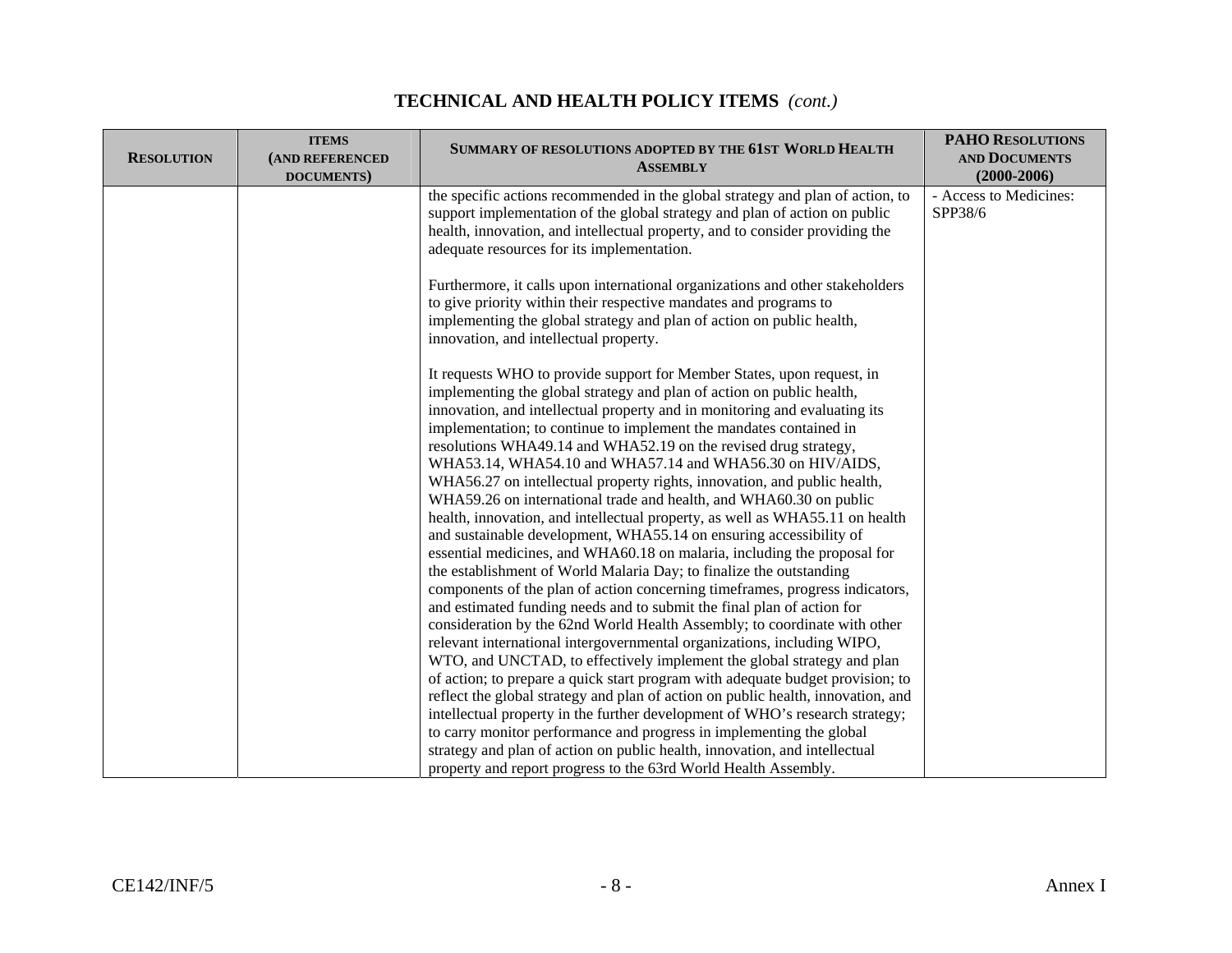### **ADMINISTRATIVE AND BUDGETARY ITEMS**

| <b>RESOLUTION</b> | <b>Items</b><br>(and referenced documents)                                                                                                         | SUMMARY OF RESOLUTIONS ADOPTED BY THE 61ST WORLD<br><b>HEALTH ASSEMBLY</b>                                                                                                                                                                                                                                                                                                                                                                                                                                                                                                                                                                                                                                                                                                                                                                                                                                                                                                                                                                                                                                                                                                                                                                                                                                                                                                                                                                                                                                                                                                                                                                                                                                   | <b>PAHO Resolutions</b><br>and Documents<br>$(2000 - 2006)$ |
|-------------------|----------------------------------------------------------------------------------------------------------------------------------------------------|--------------------------------------------------------------------------------------------------------------------------------------------------------------------------------------------------------------------------------------------------------------------------------------------------------------------------------------------------------------------------------------------------------------------------------------------------------------------------------------------------------------------------------------------------------------------------------------------------------------------------------------------------------------------------------------------------------------------------------------------------------------------------------------------------------------------------------------------------------------------------------------------------------------------------------------------------------------------------------------------------------------------------------------------------------------------------------------------------------------------------------------------------------------------------------------------------------------------------------------------------------------------------------------------------------------------------------------------------------------------------------------------------------------------------------------------------------------------------------------------------------------------------------------------------------------------------------------------------------------------------------------------------------------------------------------------------------------|-------------------------------------------------------------|
| <b>WHA61.5</b>    | <b>Financial report and audited</b><br>financial statements for the<br>period 1 January 2006 - 31<br>December 2007                                 | The Assembly, having examined the financial report and audited financial<br>statements for the period 1 January 2006 - 31 December 2007 and having<br>noted the second report of the Program, Budget, and Administration<br>Committee of the Executive Board to the 61st World Health Assembly,<br>through this resolution accepts the Director-General's Financial Report and<br>audited financial statements for the period 1 January 2006 - 31 December<br>2007.                                                                                                                                                                                                                                                                                                                                                                                                                                                                                                                                                                                                                                                                                                                                                                                                                                                                                                                                                                                                                                                                                                                                                                                                                                          |                                                             |
| <b>WHA61.6</b>    | <b>Miscellaneous income 2006-</b><br>2007 and financing gap for<br>strategic objectives 12 and 13                                                  | The Assembly, recalling the appropriation resolution for the financial period<br>2008-2009 and aware of the forecast financing gap in respect of meeting the<br>approved total effective budget for appropriations sections 12 and 13 of,<br>respectively, US\$214 million and US\$543 million; and considering the<br>exceptional surplus in Miscellaneous Income realized in 2006-2007,<br>resolves to appropriate an additional amount of US\$15 million from<br>Miscellaneous Income in order to finance appropriation sections 12 and 13<br>of the Program Budget 2008-2009; and requests WHO to report to the 62nd<br>World Health Assembly on the status of the Miscellaneous Income account.                                                                                                                                                                                                                                                                                                                                                                                                                                                                                                                                                                                                                                                                                                                                                                                                                                                                                                                                                                                                         |                                                             |
| <b>WHA61.7</b>    | Members in arrears in the<br>payment of their<br>contributions to an extent that<br>would justify invoking Article<br><b>7 of the Constitution</b> | The Assembly, having considered the third report of the Program, Budget,<br>and Administration Committee on the status of collection of assessed<br>contributions, including Members in arrears in the payment of their<br>contributions to an extent that would justify invoking Article 7 of the<br>Constitution; noting that, at the time of opening of the 61st World Health<br>Assembly, the voting rights of Argentina, Central African Republic, Cape<br>Verde, Comoros, Dominica, Guinea-Bissau, and Somalia were suspended,<br>such suspension to continue until the arrears of the Member States<br>concerned have been reduced, at the present or future Health Assemblies, to<br>a level below the amount that would justify invoking Article 7 of the<br>Constitution; noting that the Democratic Republic of Congo, Gambia,<br>Solomon Islands, and Togo were in arrears at the time of the opening of the<br>61st World Health Assembly to such an extent that it was necessary for the<br>Health Assembly to consider, in accordance with Article 7 of the<br>Constitution whether or not the voting right of those countries should be<br>suspended at the opening of the 62nd World Health Assembly, decides that<br>if by the time of the opening of the 62nd World Health Assembly, the<br>Democratic Republic of Congo, Gambia, Solomon Islands, and Togo are<br>still in arrears in the payment of their contributions to an extent that would<br>justify invoking Article 7 of the Constitution, their voting privileges shall be<br>suspended as from the said opening; that any suspension that takes effect as<br>aforesaid shall continue at the 62nd and subsequent World Health |                                                             |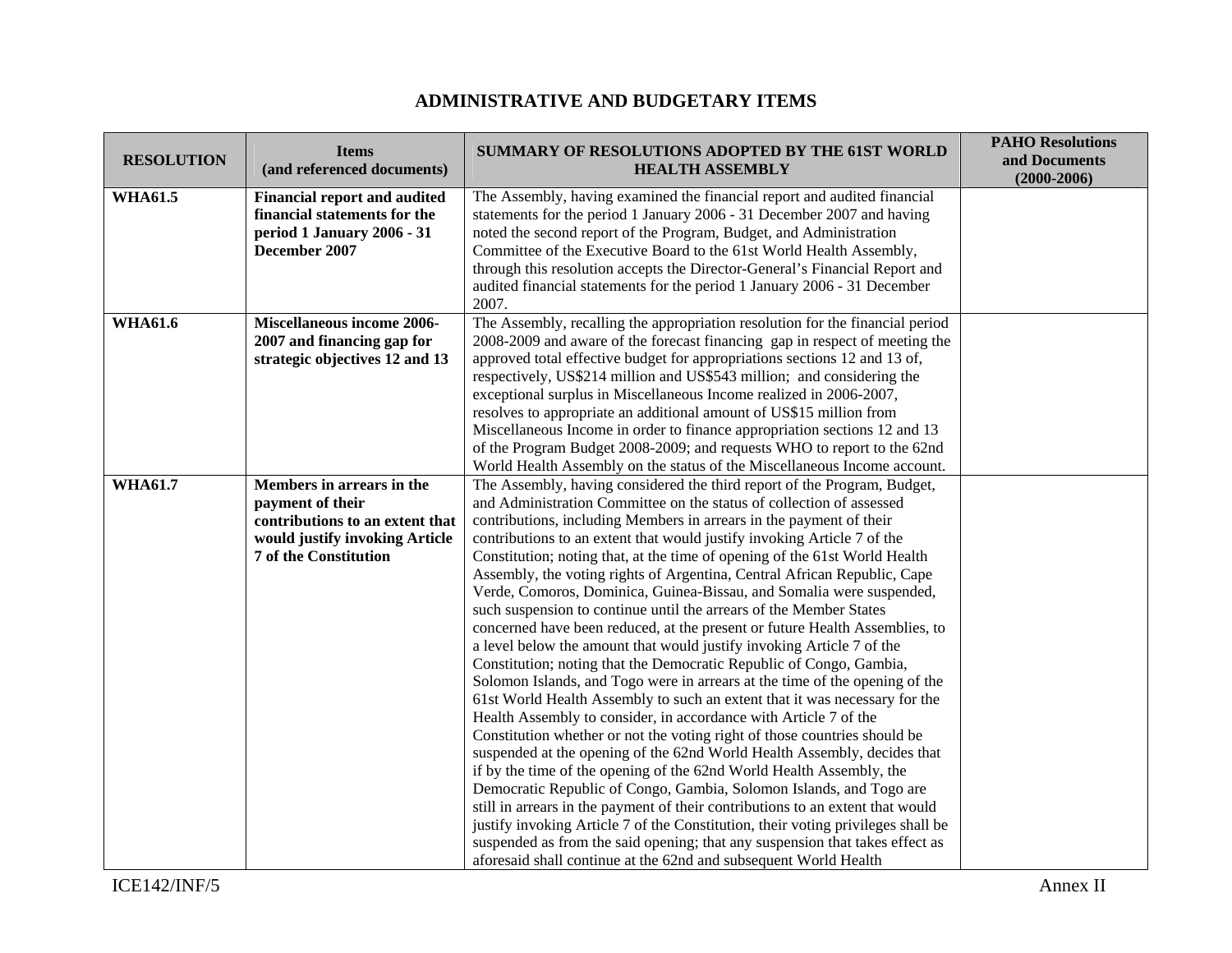# **ADMINISTRATIVE AND BUDGETARY ITEMS** *(cont.)*

| <b>RESOLUTION</b> | <b>Items</b><br>(and referenced documents)                                       | <b>SUMMARY OF RESOLUTIONS ADOPTED BY THE 61ST WORLD</b><br><b>HEALTH ASSEMBLY</b>                                                                                                                                                                                                                                                                                                                                                                                                                                                                                                                                                                                                                                                                                                                                                                                                      | <b>PAHO Resolutions</b><br>and Documents<br>$(2000 - 2006)$ |
|-------------------|----------------------------------------------------------------------------------|----------------------------------------------------------------------------------------------------------------------------------------------------------------------------------------------------------------------------------------------------------------------------------------------------------------------------------------------------------------------------------------------------------------------------------------------------------------------------------------------------------------------------------------------------------------------------------------------------------------------------------------------------------------------------------------------------------------------------------------------------------------------------------------------------------------------------------------------------------------------------------------|-------------------------------------------------------------|
|                   |                                                                                  | Assemblies, until the arrears of Democratic Republic of Congo, Gambia,<br>Solomon Islands, and Togo have been reduced to a level below the amount<br>that would justify the invoking Article 7 of the Constitution; and that this<br>decision shall be without prejudice to the right of any Member to request<br>restoration of its voting privileges in accordance with Article 7 of the<br>Constitution.                                                                                                                                                                                                                                                                                                                                                                                                                                                                            |                                                             |
| <b>WHA61.9</b>    | <b>Report of the External</b><br><b>Auditor to the Health</b><br><b>Assembly</b> | Through this resolution, the Assembly, having considered the report of the<br>External Auditor, accepts the report.                                                                                                                                                                                                                                                                                                                                                                                                                                                                                                                                                                                                                                                                                                                                                                    |                                                             |
| <b>WHA61.10</b>   | <b>Amendments to the Staff</b><br><b>Regulations and Staff Rules</b>             | Through this resolution, the Assembly, noting the recommendations of the<br>Executive Board establishes the salaries of Assistant Directors-General and<br>Regional Directors at US\$172,546 per annum before staff assessment,<br>resulting in a modified net salary of US\$125,155 (dependency rate) or<br>US\$113,332 (single rate) and establishes the salary of the Deputy Director-<br>General at US\$189,929 per annum before staff assessment, resulting in a<br>modified net salary of US\$136,454 (dependency rate) or US\$122,802<br>(single rate). In addition, it establishes the salary of the Director-General at<br>US\$233,720 per annum before staff assessment, resulting in a modified net<br>salary of US\$164,918 (dependency rate) or US\$146,662 (single rate).<br>It decides that these adjustments in remuneration shall take effect from 1<br>January 2008. |                                                             |
| <b>WHA61.11</b>   | Method of work of the Health<br><b>Assembly</b>                                  | Through this resolution the Assembly decides to add to the Rules of<br>Procedure of the World Health Assembly a new Rule 12 bis:<br>Article 12 bis<br>At each session the provisional agenda and, subject to Rule 12, any<br>proposed supplementary item, together with the report of the General<br>Committee thereon, shall be submitted to the Health Assembly for its<br>adoption as soon as possible after the opening of the session.<br>It also decides to delete Rules 24 and 25 of the Rules of Procedure of the<br>World Health Assembly and amend Rules 26, 31, 34, 36, 68, and 92 of the<br>Rules of Procedure of the World Health Assembly.<br>Rule 26<br>At each regular session, the Health assembly shall elect a President and five<br>Vice Presidents, who shall hold office until their successors are elected.                                                     |                                                             |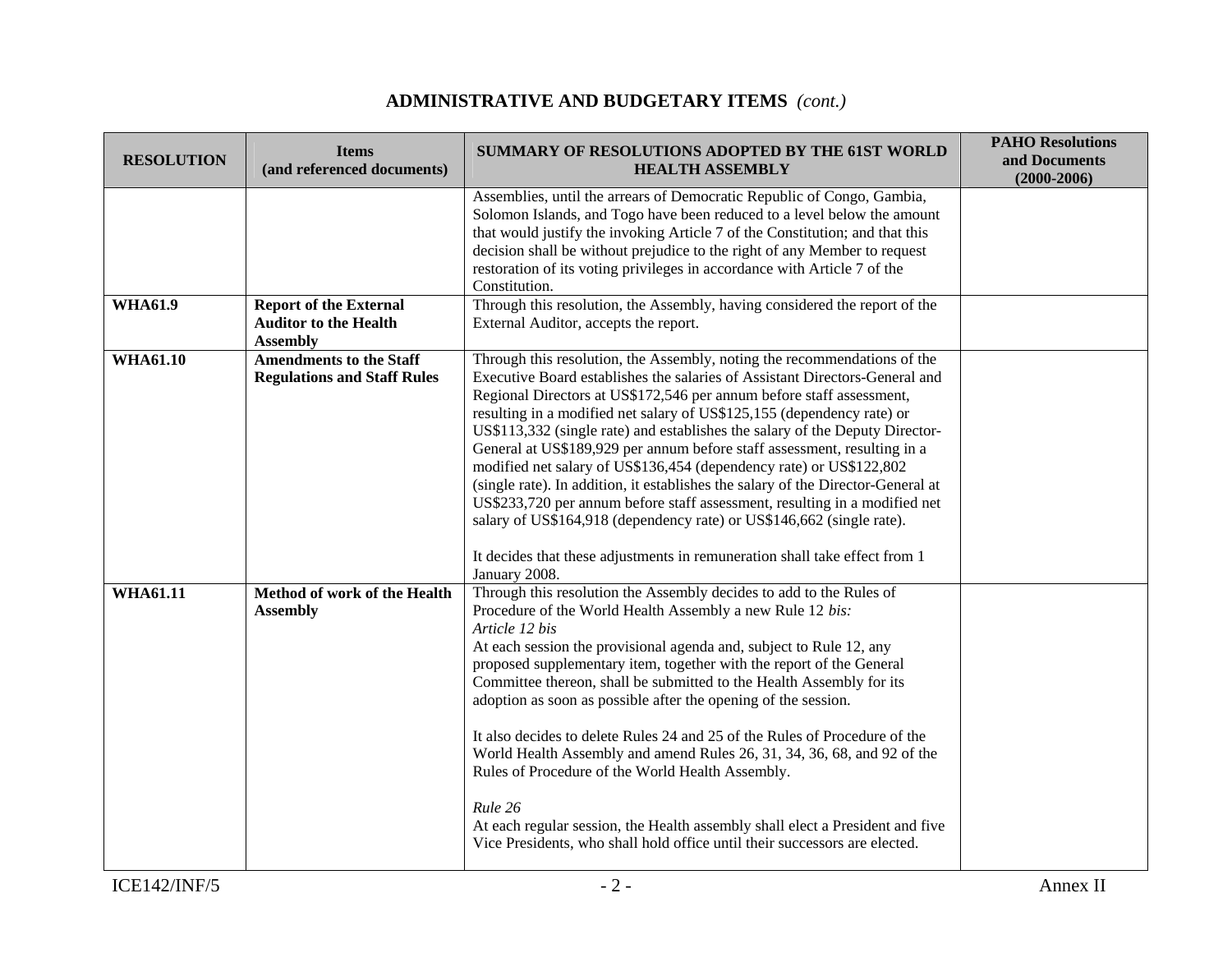# **ADMINISTRATIVE AND BUDGETARY ITEMS** *(cont.)*

| <b>RESOLUTION</b> | <b>Items</b><br>(and referenced<br>documents) | SUMMARY OF RESOLUTIONS ADOPTED BY THE 61ST WORLD<br><b>HEALTH ASSEMBLY</b>                                                                                                                                                                                                                                                                                                                                                                                                                                                                                                            | <b>PAHO Resolutions</b><br>and Documents<br>$(2000 - 2006)$ |
|-------------------|-----------------------------------------------|---------------------------------------------------------------------------------------------------------------------------------------------------------------------------------------------------------------------------------------------------------------------------------------------------------------------------------------------------------------------------------------------------------------------------------------------------------------------------------------------------------------------------------------------------------------------------------------|-------------------------------------------------------------|
|                   |                                               | Article 31<br>The General Committee of the Health Assembly shall consist of the President<br>and Vice Presidents of the Health Assembly, the chairmen of the main<br>committees of the Health Assembly established under Rule 34 and that number<br>of delegates to be elected by the Health Assembly as shall provide a total of<br>twenty-five members of the General Committee, provided that no delegation may<br>have more than one representative on the Committee. The President of the Health<br>Assembly shall convene, and preside over, meetings of the General Committee. |                                                             |
|                   |                                               | Article 34<br>The chairmen of these main committees shall be elected by the Health Assembly.                                                                                                                                                                                                                                                                                                                                                                                                                                                                                          |                                                             |
|                   |                                               | Article 36<br>Each main committee shall elect two vice-chairmen and a rapporteur.                                                                                                                                                                                                                                                                                                                                                                                                                                                                                                     |                                                             |
|                   |                                               | Article 68<br>If two or more proposals are moved, the Health Assembly shall, unless it decides<br>otherwise, vote on the proposals in the order in which they have been circulated<br>to all delegations, unless the result of the vote on a proposal makes unnecessary<br>any other voting on the proposal or proposals still outstanding.                                                                                                                                                                                                                                           |                                                             |
|                   |                                               | Article 92<br>Verbatim records of all plenary meetings and summary records of the meetings<br>of the General Committee and of committees and subcommittees shall be made<br>by the Secretariat. Unless otherwise expressly decided by the committee<br>concerned, no record shall be made of the proceedings of the Committee on<br>Credentials other than the report presented by the Committee to the Assembly.                                                                                                                                                                     |                                                             |
|                   |                                               | It decides that the Health Assembly shall continue to follow its current practice in<br>regard to equitable geographical representation in the nomination of candidates<br>for elected positions in the Health Assembly and its subsidiary bodies, with a<br>view to such nominations being received by the Director-General no later than<br>the opening of each session of the Health Assembly.                                                                                                                                                                                     |                                                             |
|                   |                                               | The amendments to the Rules of Procedure shall take effect from the closure of<br>the 61st World Health Assembly.                                                                                                                                                                                                                                                                                                                                                                                                                                                                     |                                                             |